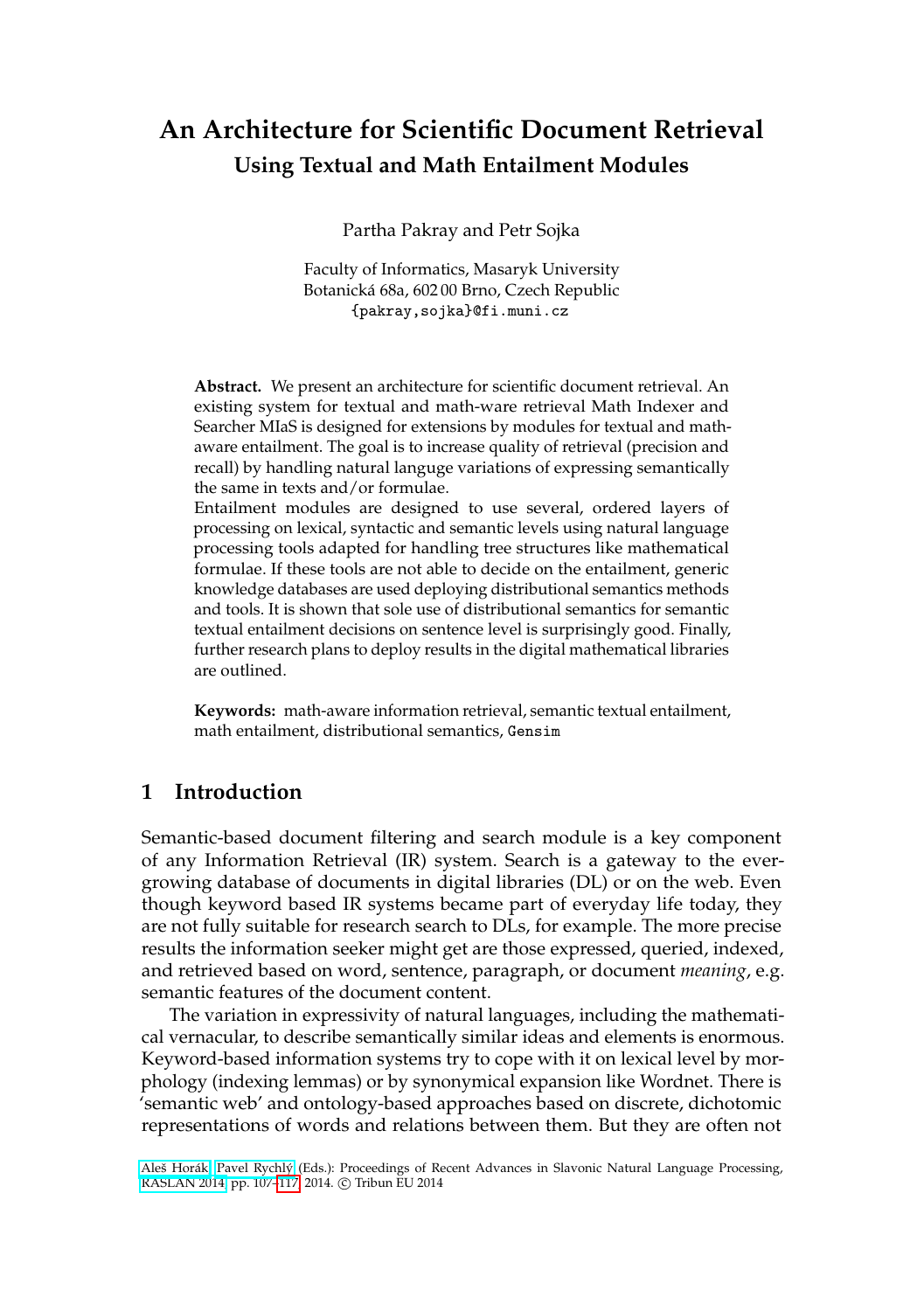enough to handle and uniformly represent document, paragraph, sentence or formulae *meaning* in IR systems, e.g. for semantically fine-grained document filtering and similarity computations.

On the other hand, distributional semantic approaches have deserved wellgrounded attention recently. They allow to represent word or phrase meaning in continuous high-dimensional spaces, just based on unsupervised, and often deep, learning methods [\[15\]](#page-10-0). Such representations can be used for purposes like qualified guesses of semantic similarity of words, phrases, or even sentences or formulae.

In this paper, we design an extension module for our math-aware information system MIaS [\[21\]](#page-10-1). We argue that it will further increase current performance [\[12,](#page-9-1)[20\]](#page-10-2) by better, semantic clustering of variably expressed content.

The motivation for new architecture design is discussed in Section [2.](#page-1-0) We describe how distributional semantics may help to compute semanticaly similar text chunks or formulae. In Section [3](#page-4-0) the new entailment modules of the architecture are described. We conclude by Section [4](#page-8-0) by describing further directions of research.

## <span id="page-1-0"></span>**2 Motivation for a New Architecture**

When checking precision of MIaS on results from [\[12,](#page-9-1)[20\]](#page-10-2), we have realized that some documents are not found just because of minor rephrasing of formulae or text in query with respect to the document. We need a *robust* way of computing *similarity* for textual phrases and formulae terms. In STEM papers, the text is full of formulae, where we cannot simply discard them as they convey very important semantics in dense form: *semantic* textual similarity is needed.

#### **2.1 Semantic Textual Similarity**

The main goal of Semantic Textual Similarity (STS) task [\[1\]](#page-9-2) is measuring the degree of semantic equivalence between a pair of texts, e.g. sentences. This task can applied in many areas as Information Extraction, Question Answering, Summarization and in Information Retrieval area for indexing the semantically same phrases or sentences. Three STS evaluation tasks were organised in 2012 [\[3\]](#page-9-3), 2013 [\[2\]](#page-9-4), and 2014 [\[1\]](#page-9-2) at SemEval workshops. In that evaluation tasks, the systems performance was evaluated using the Pearson product-moment correlation coefficient between the participant system scores and the human scores.

Textual similarity problem may be tackled by various techniques at lexical, syntactic and semantic levels [1,](#page-2-0) as usual during NLP processing. Among lexical techniques there are word overlap metrics or *n*-gram matching. Another way is to compare dependency relations of two texts. In computations one can use synonyms, hypernyms, etc. The higher processing level, the better performance is usually achieved.

There always remain some examples which cannot be decided by lexical, syntactic nor semantical analysis, as full knowledge and meaning representation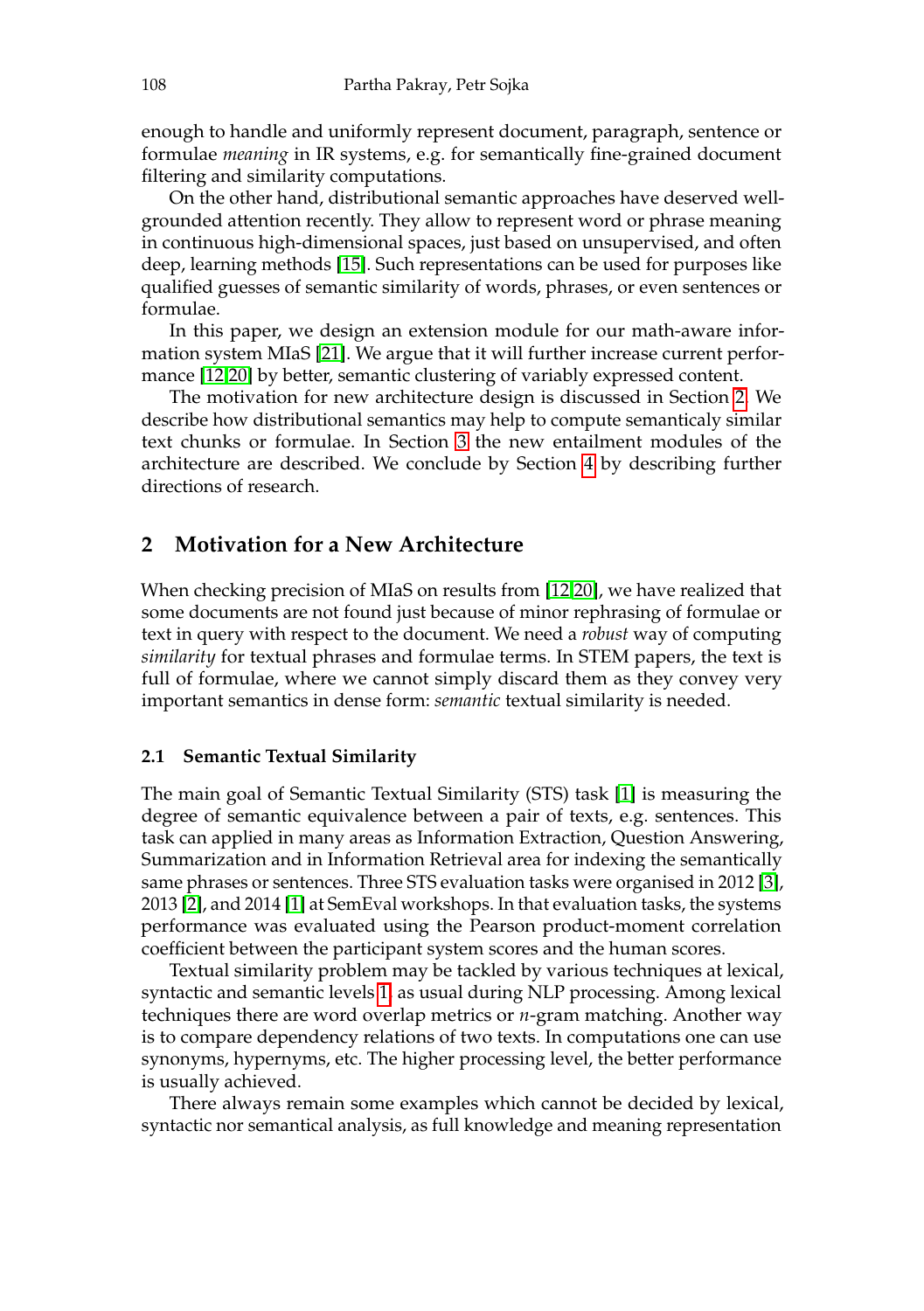<span id="page-2-0"></span>

Fig. 1: Natural language processing levels

is needed for it. There is *semantic gap* between lexical surface of the text and its meaning because same concepts are represented in different vocabulary, languages, formalisms and notations. Updating knowledge databases with all dialectical possibilities in supervised way is doomed to failure.

In *distributional semantics* approaches [\[5\]](#page-9-5), similarities between linguistic items could be computed from their collocativity and distributional properties in large samples of language data in unsupervised way, as clearly seen from visualization experiments [\[7\]](#page-9-6). Especially convincing are recent experiments computed by Gensim framework [\[18\]](#page-10-3) where words and phrases are computed by Word2vec [\[14\]](#page-10-4) language model. We have tried to use it for STS task.

#### **2.2 Sentence Level Similarity Baseline Experiment**

Our STS system will generate various kinds of features from each processing level as shown in Figure [1.](#page-2-0) Finally, it will use machine learning to decide on the similarity between two text chunks as shown in later on Figure [3 on page 113.](#page-6-0)

In a preliminary experiment we have used already pre-trained word and phrase vectors available as part of Google News dataset [\[14\]](#page-10-4) (about 100 billion words). The LSA word-vector mappings model contains 300-dimensional vectors for 3 million words and phrases.

Gensim [\[18\]](#page-10-3) is a Python framework for vector space modelling. We have used Gensim for this experiment, and computed the cosine distance between vectors representing text chunks – sentences from SemEval tasks.

We have used English test data of Sematic Textual Similarity (STS) Task 6 [\[3\]](#page-9-3) from SemEval-2012, Task 6 [\[2\]](#page-9-4) from SemEval-2013, Task 10 [\[1\]](#page-9-2) from SemEval-2014. Given two snippets of text, STS measures their degree of semantic equivalence. The SemEval organizers provided English sentence pairs of news headlines (corpus named HDL), pairs of glosses (OnWN), image descriptions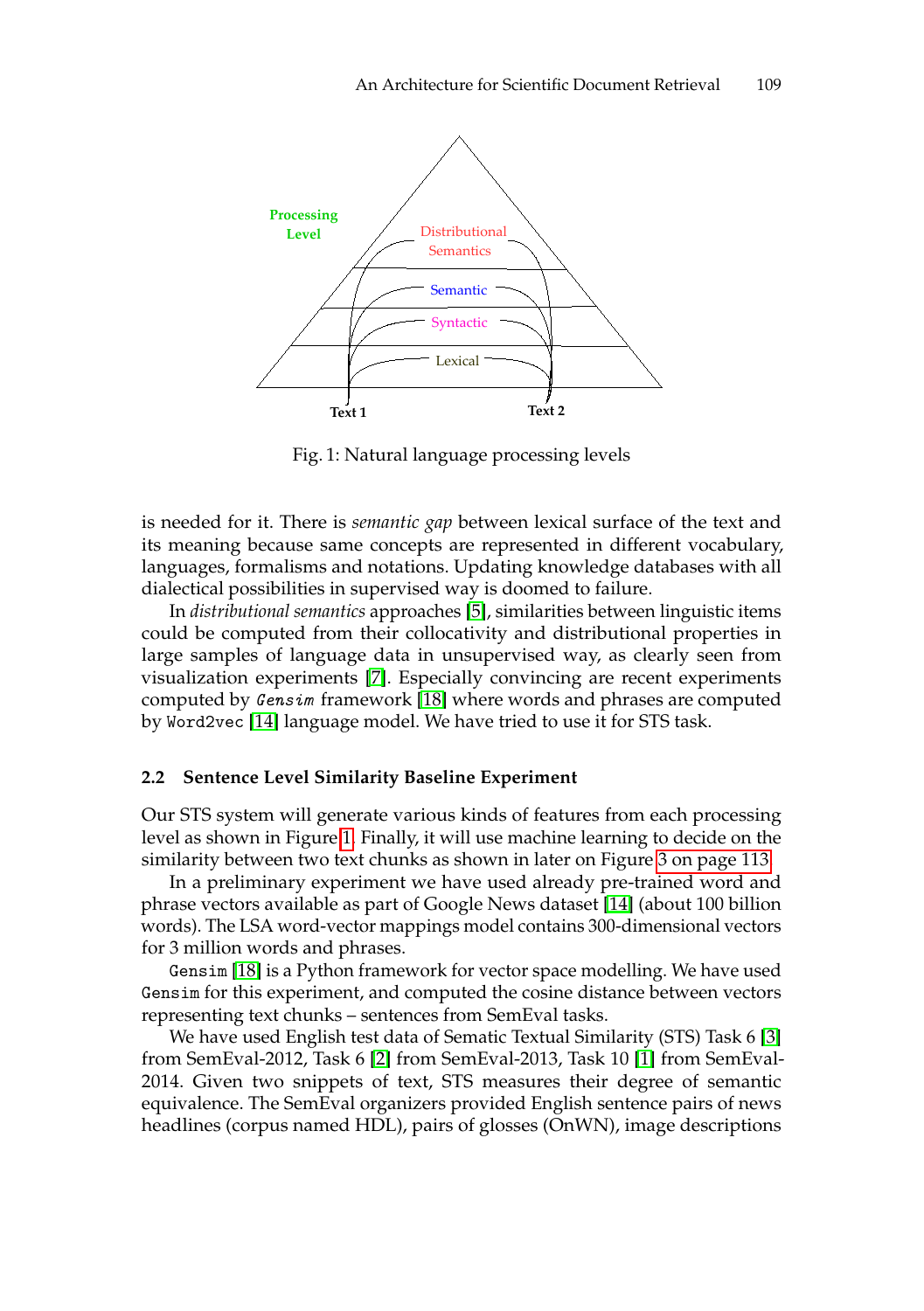(Images), DEFT-related discussion forums (Deft-forum) and news (Deft-news), and tweet comments and newswire headline mappings (Tweets).

<span id="page-3-0"></span>Table 1: SemEval-2014 Task 10: Multilingual Semantic Textual Similarity Test Result

| Corpus     | Winner score and team/run name Our score |         |
|------------|------------------------------------------|---------|
| Deft-forum | 0.5305 NTNU-run3                         | 0.42812 |
| Deft-news  | 0.7850 Meerakat mafia-Hulk               | 0.67999 |
| Headlines  | 0.7837 NTNU-run3                         | 0.60985 |
| Images     | 0.8343 NTNU-run3                         | 0.71402 |
| OnWN       | 0.8745 MeerkatMafia-paringWords          | 0.79135 |
|            | Tweet-news 0.7610 DLS@CU-run1            | 0.76571 |

Table 2: SemEval-2013 Task 6: Semantic Textual Similarity Test Result

| Corpus      | Winner score and team/run name |                                          | Our score |
|-------------|--------------------------------|------------------------------------------|-----------|
|             |                                | Headlines 0.7838 UMBC_EBIQUITY-saiyan    | 0.62501   |
| OnWN        |                                | 0.8431 deft-baseline                     | 0.71165   |
| <b>FNWN</b> |                                | 0.5818 UMBC_EBIQUITY-ParingWords 0.38353 |           |
| <b>SMT</b>  |                                | 0.6181 UMBC_EBIQUITY-ParingWords 0.32951 |           |

Table 3: SemEval-2012 Task6: Semantic Textual Similarity Test Result

| Corpus   | Winner score and team/run name                                  | Our score |
|----------|-----------------------------------------------------------------|-----------|
| MSRpar   | 0.6830 baer/task6-UKP-run2_plus_postprocessing_smt_twsi 0.30103 |           |
| MSRvid   | 0.8803 jan_snajder/task6-takelab-simple                         | 0.68318   |
|          | SMT-europal 0.5581 sranjans/task6-sranjans-1                    | 0.54057   |
| On-WN    | 0.7273 weiweitask6-weiwei-run1                                  | 0.68779   |
| SMT-news | 0.6085 desouzatask6-FBK-run3                                    | 0.51915   |

Tables [1, 2,](#page-3-0) and [3](#page-3-0) show results of our minimalistic system based on distributional semantics language model compared to highest sentence similarity scores of systems participating in SemEval-2014, 2013 and 2012. It is worth noting that for Tweet-news subtask at SemEval-2014 our 'baseline' system using only plain Word2vec with pretrained Google news data by LSA gave *better result than the best system* at SemEval-2014!

Just recently, another way of computing *global* distributional semantics has been reported by Stanford's GloVe [\[16\]](#page-10-5). We will compare its performance with Word2vec. As our results on SemEval data indicate that training corpora is very important, we have realized that Wikipedia knowledge to tackle the STS Similarity problem is crucial, including the named entities and formulae available there.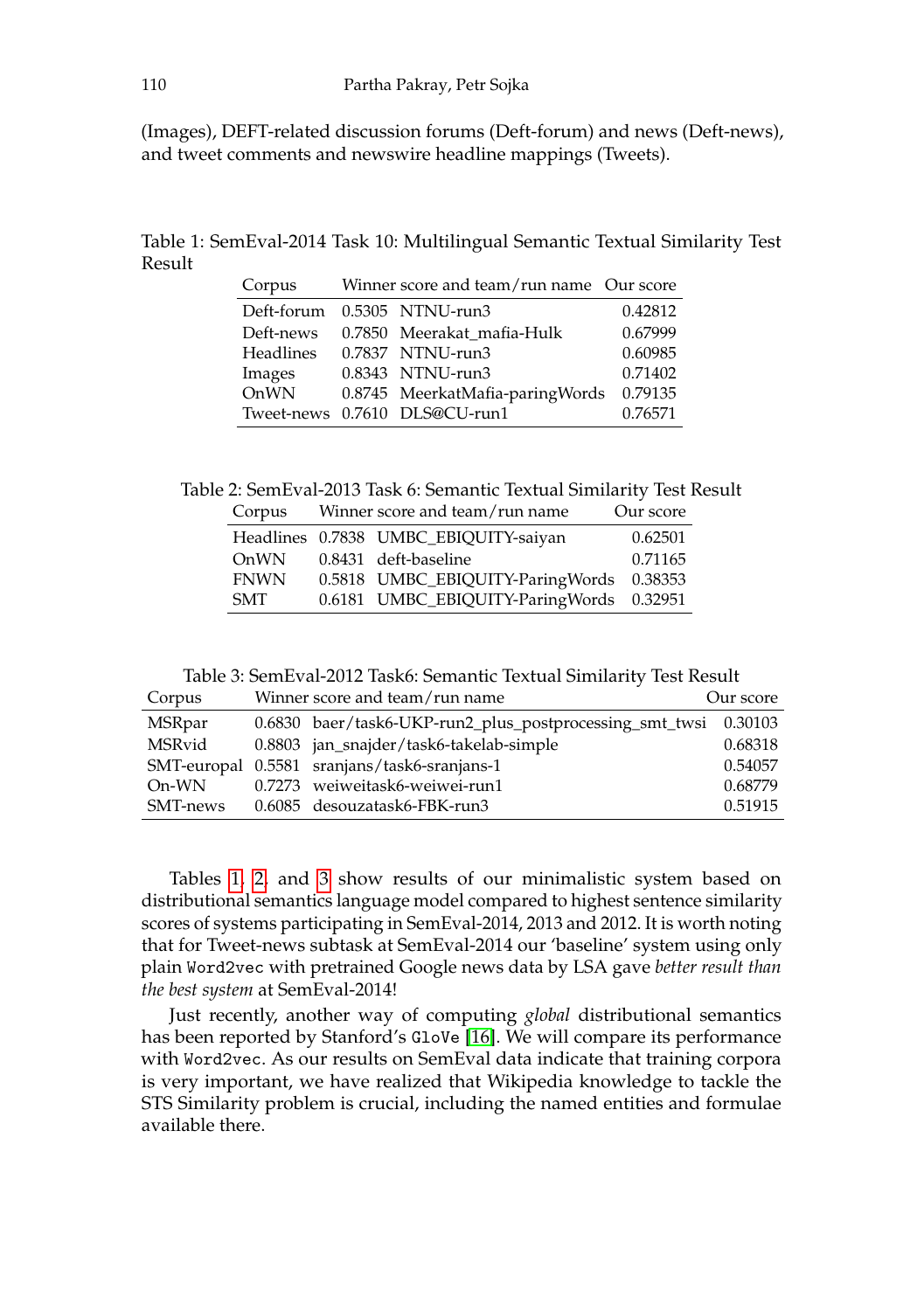#### **2.3 Learning from Wikipedia Corpus**

Wikipedia is an online encyclopedia that contains millions of articles on a wide variety of topics with quality comparable to that of traditional encyclopedias. In [\[22](#page-10-6)[,17](#page-10-7)[,23\]](#page-10-8), Wikipedia has been used as a successful measure of semantic relatedness between words or text passages.

We will build word and phrase vectors from Wikipedia articles $^{\rm 1}.$  $^{\rm 1}.$  $^{\rm 1}.$  This Wikipedia dump contains more than 3 billion words. We will use Word2vec for learning high-quality word vectors from Wikipedia data sets with billions of words. An example for vector representation could be as follows: vector("King") − vector("Man") + vector("Woman") results in a vector that is closest to the vector representation of the word Queen. [\[15\]](#page-10-0)

We will test on SemEval STS test data by using this generated vector from Wikipedia articles. Finally, we will compare our results with our baseline system. We will also participate in STS evaluation track at SemEval [2](#page-4-2)015 Task 2<sup>2</sup>. Having good similarity measures on scientific text chunks, we may use it for our mathaware information retrieval system.

#### <span id="page-4-0"></span>**3 New MIaS Architecture with Entailment Modules**

Our top-level system architecture is shown in Figure [2.](#page-5-0) The architecture used sofar is enriched by three modules: Text-Text Entailment (TE), Math-Math Entailment (ME) and Text-Math Entailment (TME) modules.

Textual entailment is defined in [\[9\]](#page-9-7) as: text *T* is said to entail hypothesis *H* if the truth of *H* can be inferred from *T*. The task of Textual entailment is to decide whether the meaning of *H* can be inferred from the meaning of the *T*.

For example, the text  $T =$  "John's assassin is in jail" entails the hypothesis *H* = "John is dead"; indeed, if there exists one's assassin, then this person is dead. On the other hand,  $T =$  "Mary lives in Europe" does not entail  $H =$  "Mary lives in US". Much effort is devoted by the Natural Language Processing (NLP) community to develop advanced methodologies in TE which is considered as a core NLP task. Various international conferences and several evaluation track competitions on TE have been held, notably at PASCAL-Pattern Analysis, Statistical Modelling and Computational Learning $^3$  $^3$ , Text Analysis Conferences  $(TAC)^4$  $(TAC)^4$  organized by the United States National Institute of Standards and Technology (NIST), Evaluation Exercises on Semantic Evaluation (SemEval) $^5$  $^5$ , National Institute of Informatics Test Collection for Information Retrieval System  $(NTCIR)^6$  $(NTCIR)^6$  since 2005. At each new TE competition, the participating teams introduced several new features in their TE systems ranging from lexical to

<span id="page-4-1"></span><sup>1</sup> <http://dumps.wikimedia.org/enwiki/>

<span id="page-4-2"></span><sup>2</sup> <http://alt.qcri.org/semeval2015/task2/>

<span id="page-4-3"></span> $3$  <http://pascallin.ecs.soton.ac.uk/Challenges/>

<span id="page-4-4"></span><sup>4</sup> <http://www.nist.gov/tac/tracks/index.html>

<span id="page-4-5"></span> $^5$ <http://semeval2.fbk.eu/semeval2.php>

<span id="page-4-6"></span> $^6$ <http://research.nii.ac.jp/ntcir/>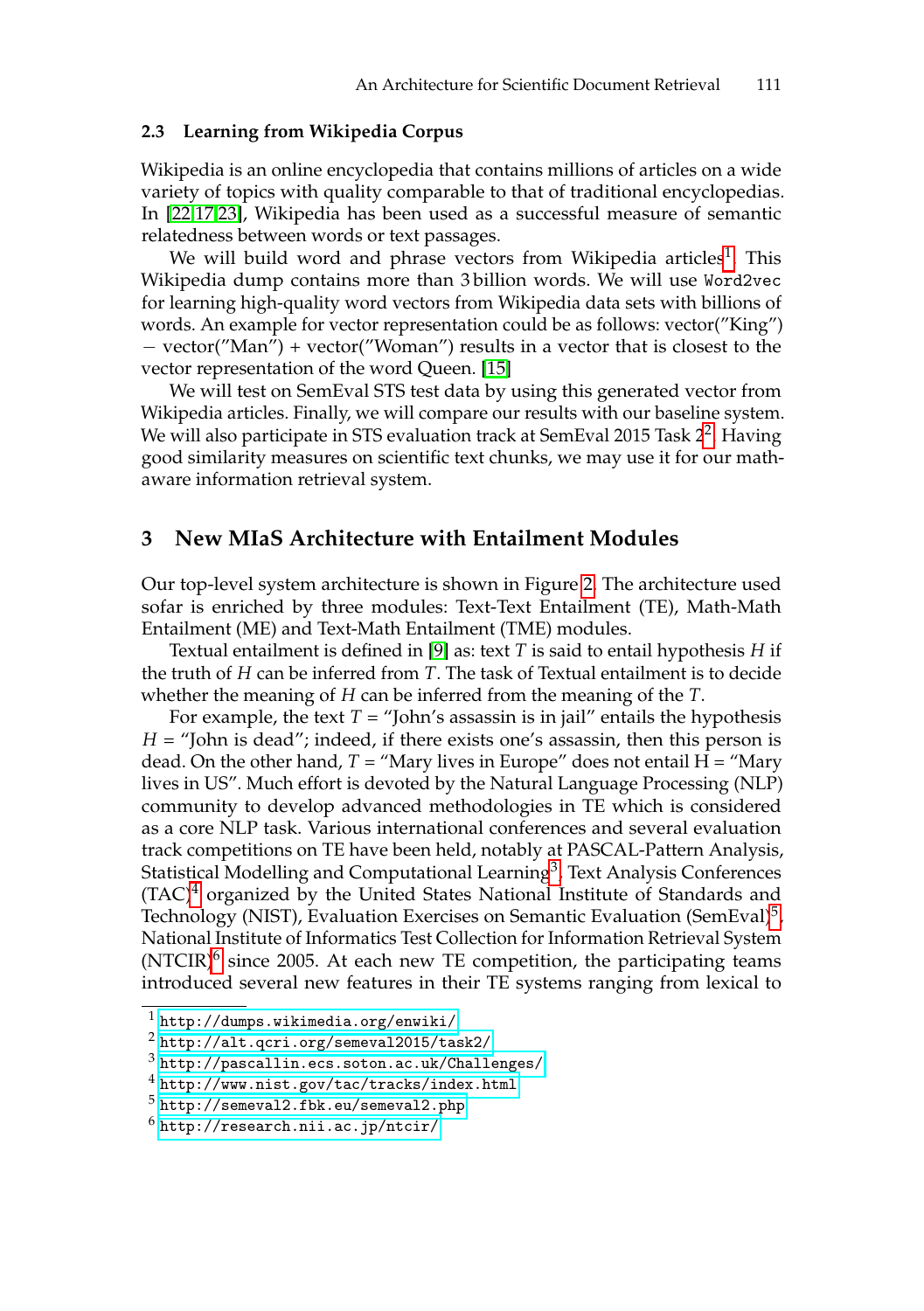<span id="page-5-0"></span>

Fig. 2: Scheme of the new MIaS system workflow, enriched by entailment modules

syntactic to semantic methodologies from two-way (i.e. binary-class) to multiway (i.e. multi-class) textual entailment classifications in monolingual to crosslingual scenario in order to solve the TE problem.

In this work we will investigate into the use of entailment modules for IR. We will show that Textual and Math entailment plays a significant role for monolingual IR performance.

The general architecture of Textual Entailment system is shown in Figure [3 on](#page-6-0) [the next page.](#page-6-0) Text and Hypothesis comparison is represented by comparative analysis; and the entailment decision is made by a classifier that makes use of a feature vector.

The Textual Entailment system is unidirectional but Semantic Textual Similarity is mainly bidirectional. Table [4 on the facing page](#page-6-1) shows our system result of Semantic Textual Similarity and compare to the Entailment.

In the MIaS system [\[21\]](#page-10-1) search can be done by three ways e.g. only text search, only mathematics formula search and text with mathematics formula search. During the searching phase, a query can match several terms in the index. However, one match can be more important to the query than another, and the system must consider this information when scoring matched documents. An example of TE module is shown in Figure [4 on page 114.](#page-7-0)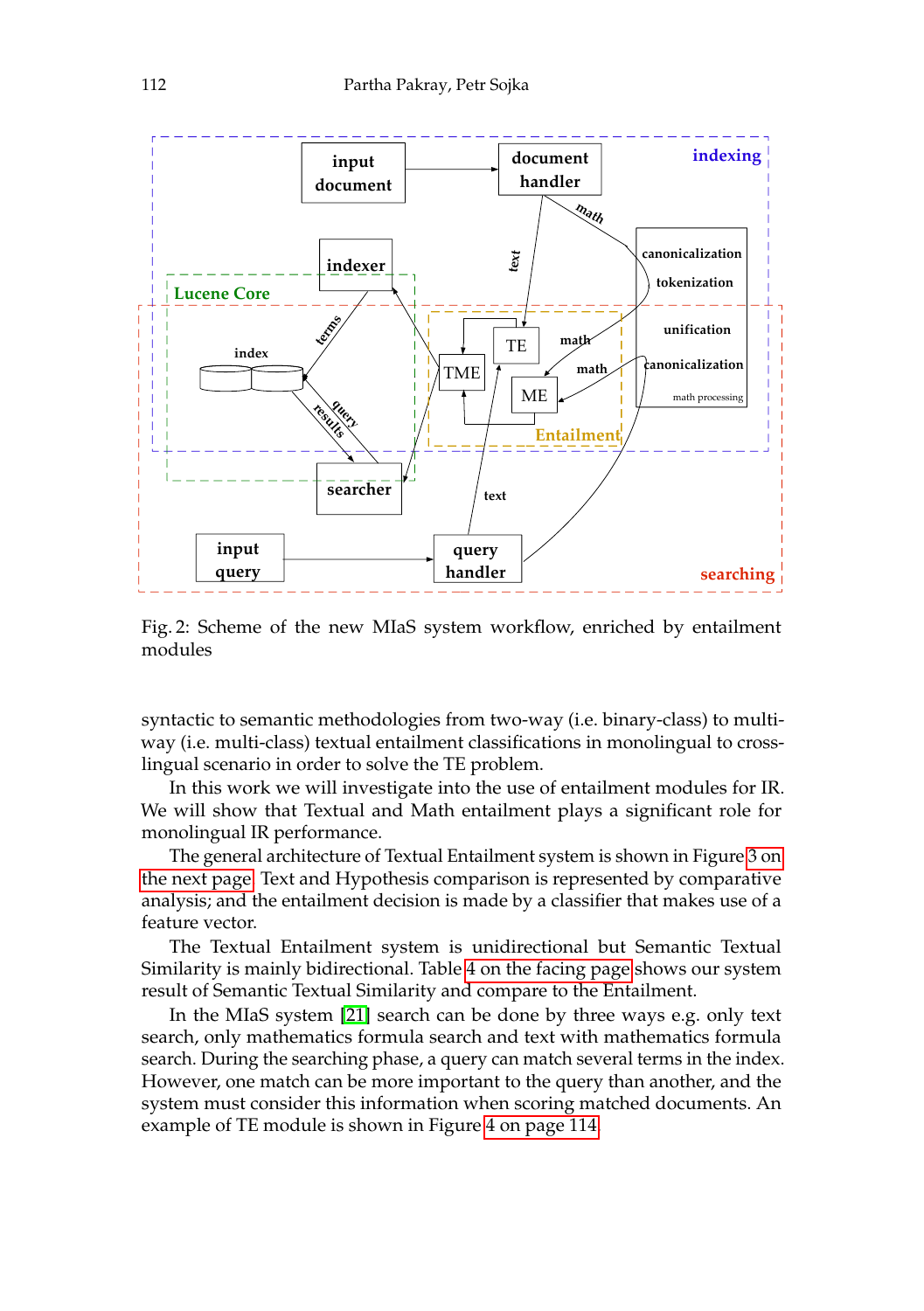<span id="page-6-0"></span>

Fig. 3: General Textual Entailment architecture

ME module will compare between Math query and document that contained math formula. For example*,*  $x^2 + y^2 = z^2$  entails  $a^2 + b^2 = c^2$ . We will implement *Math Entailment* in Formulae weighting module [\[21\]](#page-10-1). We will try to use Math Entailment module in this phase to find appropriate terms. An example of the ME module is shown in Figure [5 on the following page.](#page-7-0)

TME Module will compare text and math within documents. TME module not only increases fairness of similarity ranking, but also helps to match a query against the indexed form by adding new terms for indexing, e.g. formulae for named entity used to name it. TME module is shown in Figures [4](#page-7-0) and [5 on the](#page-7-0) [next page.](#page-7-0)

Entailment module will search not only for whole sentences (whole formulae), but also for single words and phrases (subformulae down to single variables, symbols, constants, etc.). For calculating the relevance of the matched expressions to the user's query, entailment module will use a matching technique of indexed mathematical terms, which accordingly affects scores of matched documents and thus the order of results.

<span id="page-6-1"></span>

| Id Text 1                                                          | Text 2                               |      | our STS Entailment |
|--------------------------------------------------------------------|--------------------------------------|------|--------------------|
| 1 One young boy is climbing a A young child is climbing a 0.7871   |                                      |      | No                 |
| wall made of rock                                                  | rock climbing wall which is          |      |                    |
|                                                                    | indoors                              |      |                    |
| 2 A man is phoning                                                 | A man is talking on the phone 0.8238 |      | Yes                |
| 3 John was born on January 15, John was born in 1986 in the 0.7996 |                                      |      | No                 |
| 1986 in Kolkata.                                                   | city of Kolkata.                     |      |                    |
| 4 A woman is performing a trick A woman is jumping with a 0.7839   |                                      |      | No                 |
| on a ramp with a bicycle bicycle                                   |                                      |      |                    |
| 5 A brown dog is attacking an- A brown dog is helping an-          |                                      | 0.95 | No                 |
| other animal in front of the other animal in front of the          |                                      |      |                    |
| man in pants                                                       | man in pants                         |      |                    |

Table 4: Example of pairs from Task 1 at SemEval 2014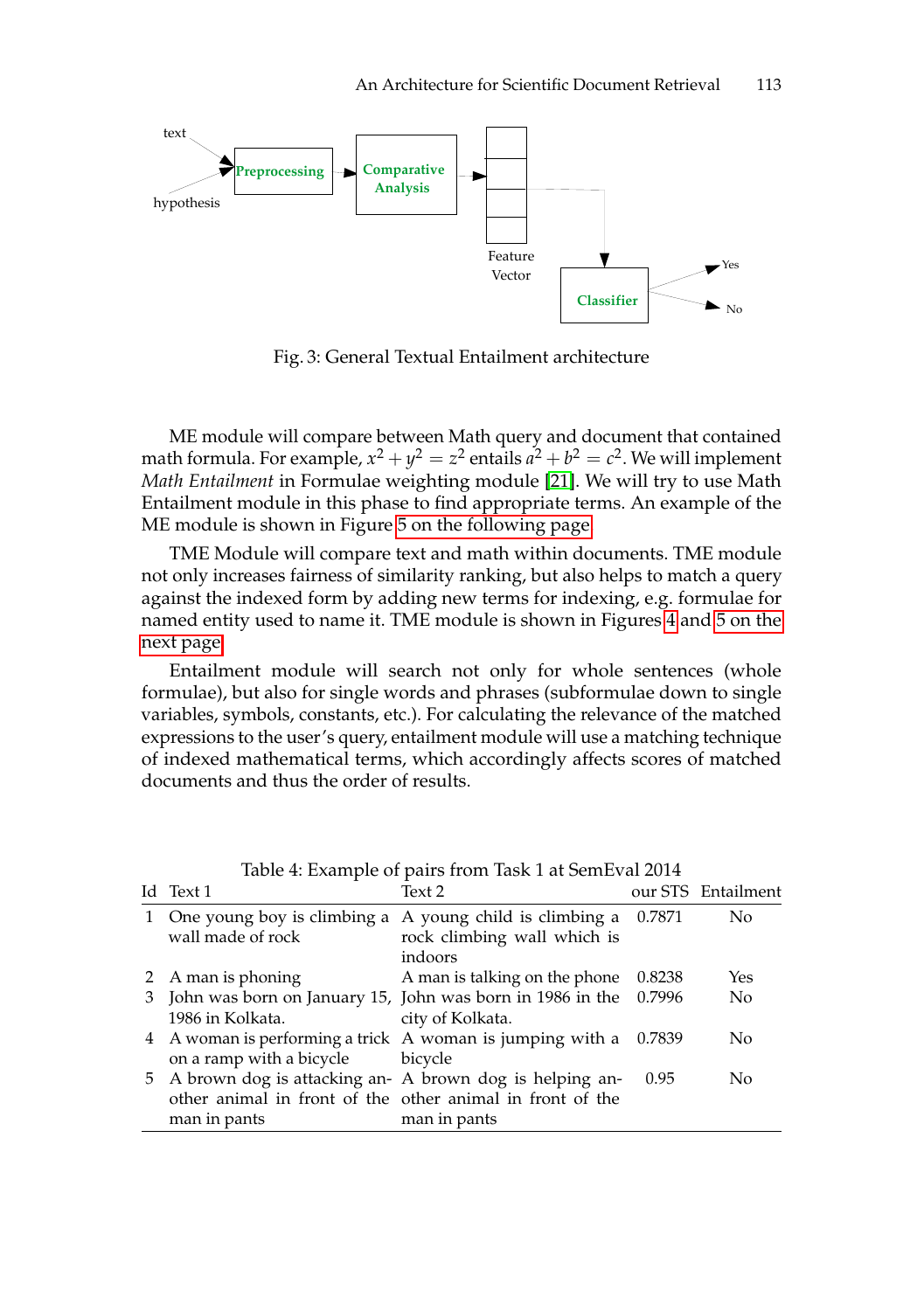<span id="page-7-0"></span>



Fig. 5: Data flow in ME and TME modules

In our TE system based on lexical similarity we will determine the similarity between the two texts by our STS module. Additionally, we will compare the dependency structure between the two texts.

The TE problem can be tackled by various ways like lexical, syntactic and semantic. Sometimes lexical semantic similarity is not sufficient to solve the TE problem. In Table [1,](#page-3-0) for pair Id 5 our lexical semantic similarity system have given high score of 0.95 but the meaning of text1 and text2 is very different. In this case dependency structure weighting verb as main decision factor may solve the problem.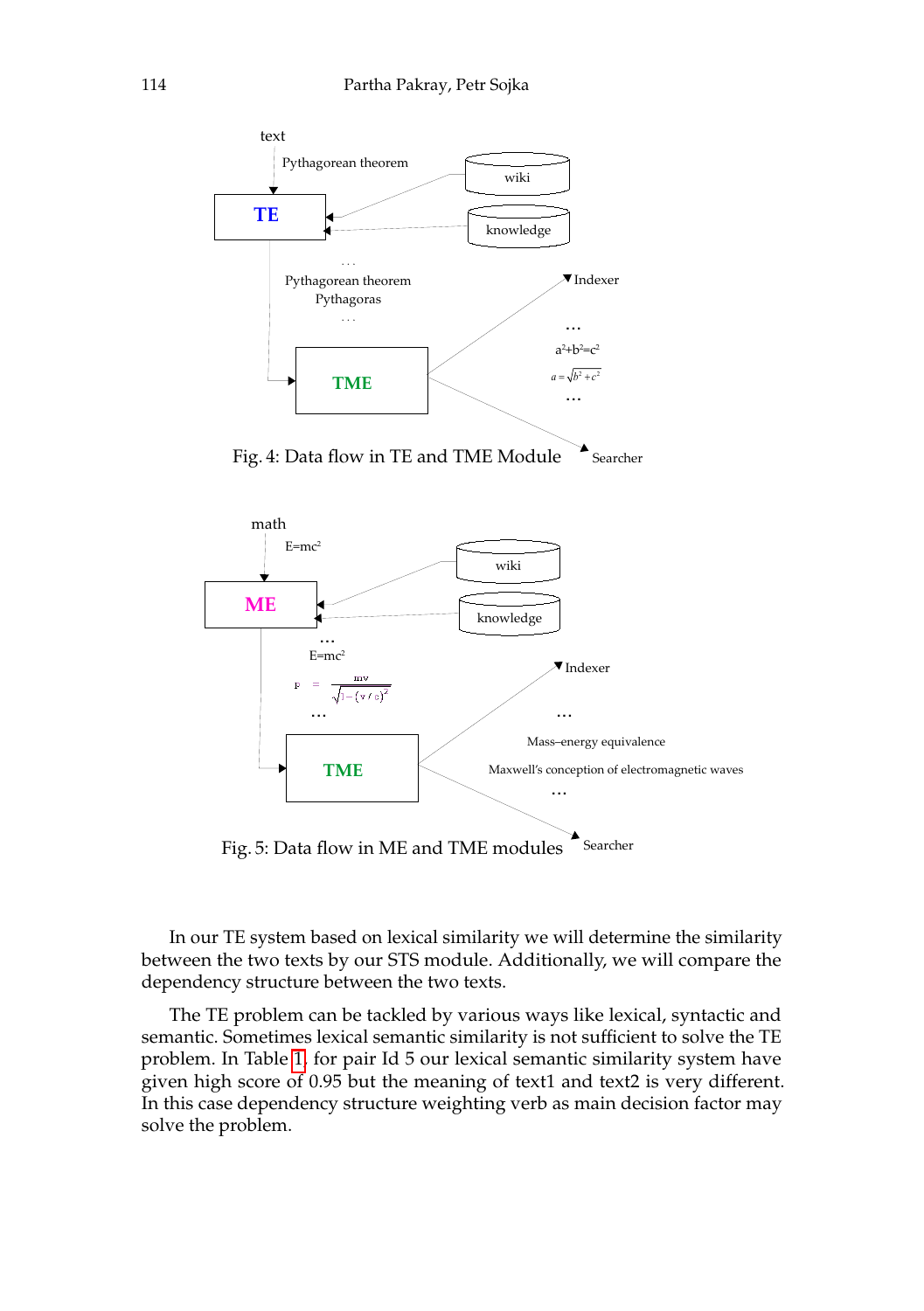Tree structure of input sentences are widely used by many research groups, since it provides more information with quite good robustness and runtime than shallow parsing techniques. Basically, a dependency parsing tree contains nodes (i.e., tokens/words) and dependency relations between nodes. Some approaches simply treat it as a graph and calculate the similarity between the text and the hypothesis graphs solely based on their nodes, while some others put more emphasis on the dependency relations themselves. The recent approaches of syntactic or tree edit models are [\[10,](#page-9-8)[13,](#page-10-9)[19\]](#page-10-10). The approach in [\[11\]](#page-9-9) based on the tree edit distance algorithm, which contains three basic operators, insertion, deletion and substitution. Insertion is defined as the insertion of a node from the dependency tree of *H* into the dependency tree of *T*; deletion is the removal of a node from the dependency tree of *T*, together with all its attached children; and substitution is the change of the label of a node in the source tree (the dependency tree of *T*) into a label of a node of the target tree (the dependency tree of *H*). Substitution is allowed only if the two nodes share the same part-of-speech (POS). The approach in [\[4\]](#page-9-10) presents a new data structure, termed compact forest, which allows efficient generation and representation of entailed consequents, each represented as a parse tree. Rule-based inference is complemented with a new approximate matching measure inspired by tree kernels, which is computed efficiently over compact forests. The approach [\[24\]](#page-10-11) built a model to solve the entailment problem by using dependency syntax analysis (by Stanford Parser), lexical knowledge base (e.g. WordNet), web information (e.g. Wikipedia) and probabilistic methods.

We will generate dependency tree for two texts. Then mapping can be done in two ways e.g. directly (when entities from hypothesis dependency tree exist in the text tree) or indirectly (when entities from text tree or hypothesis tree cannot be mapped directly and need transformations using external resources). Based on this step we will decide on our entailment resulting implementation.

### <span id="page-8-0"></span>**4 Conclusion and Further Work**

We have described an architecture for math-aware information retrieval that employs textual and math entailment. We have described our further research directions: distributional approaches that we will test for entailment modules. We want also train distributional semantics representation for mathematical formulae, and test to which extent their vectors may be used to approximate their meaning. Finally, we plan to use [SEPIA evaluation tool](https://code.google.com/p/sepia/) and NTCIR's Math task [\[12\]](#page-9-1) data to evaluate the improvements, and eventually use it in the digital mathematics libraries as EuDML [\[6\]](#page-9-11) or planned GDML [\[8\]](#page-9-12).

**Acknowledgement** This work was supported by an ERCIM Alain Bensoussan Fellowship 2014–15 and Masaryk University. Any opinions, findings, and conclusions expressed here are those of the authors and do not necessarily reflect the view of the ERCIM or MU.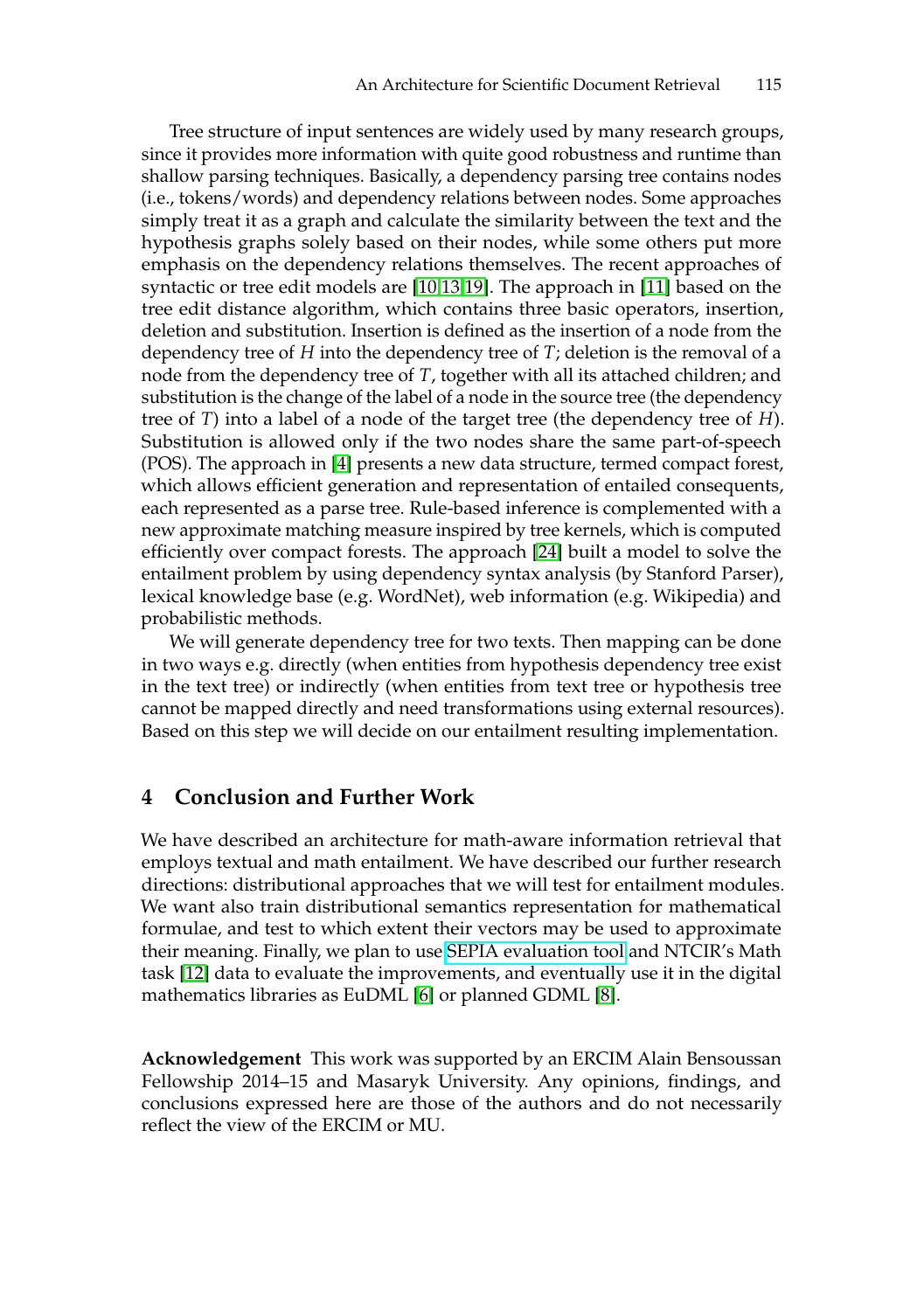## <span id="page-9-0"></span>**References**

- <span id="page-9-2"></span>1. Agirre, E., Baneab, C., Cardiec, C., Cerd, D., Diabe, M., Gonzalez-Agirrea, A., Guof, W., Mihalcea, R., Rigau, G., Wiebeg, J.: Semeval-2014 task 10: Multilingual semantic textual similarity. In: Proceedings of SemEval 2014. p. 81 (2014)
- <span id="page-9-4"></span>2. Agirre, E., Cer, D., Diab, M., Gonzalez-Agirre, A., Guo, W.: Sem 2013 shared task: Semantic textual similarity including a pilot on typed-similarity.\* sem 2013: The second joint conference on lexical and computational semantics. In: Association for Computational Linguistics (2013)
- <span id="page-9-3"></span>3. Agirre, E., Diab, M., Cer, D., Gonzalez-Agirre, A.: Semeval-2012 task 6: A pilot on semantic textual similarity. In: Proceedings of the First Joint Conference on Lexical and Computational Semantics-Volume 1: Proceedings of the main conference and the shared task, and Volume 2: Proceedings of the Sixth International Workshop on Semantic Evaluation. pp. 385–393. Association for Computational Linguistics (2012)
- <span id="page-9-10"></span>4. Bar-Haim, R., Berant, J., Dagan, I.: A compact forest for scalable inference over entailment and paraphrase rules. In: Proceedings of the 2009 Conference on Empirical Methods in Natural Language Processing. vol. 3, pp. 1056–1065. Association for Computational Linguistics (2009)
- <span id="page-9-5"></span>5. Blei, D., Ng, A., Jordan, M.: Latent Dirichlet Allocation. The Journal of Machine Learning Research 3, 993–1022 (2003)
- <span id="page-9-11"></span>6. Borbinha, J., Bouche, T., Nowiński, A., Sojka, P.: Project EuDML—A First Year Demonstration. In: Davenport, J.H., Farmer, W.M., Urban, J., Rabe, F. (eds.) Intelligent Computer Mathematics. Proceedings of 18th Symposium, Calculemus 2011, and 10th International Conference, MKM 2011. Lecture Notes in Artificial Intelligence, LNAI, vol. 6824, pp. 281–284. Springer-Verlag, Berlin, Germany (Jul 2011), [http:](http://dx.doi.org/10.1007/978-3-642-22673-1_21) [//dx.doi.org/10.1007/978-3-642-22673-1\\_21](http://dx.doi.org/10.1007/978-3-642-22673-1_21)
- <span id="page-9-6"></span>7. Chaney, A.J., Blei, D.M.: Visualizing topic models. In: International AAAI Conference on Social Media and Weblogs. Department of Computer Science, Princeton University, Princeton, NJ, USA (Mar 2012)
- <span id="page-9-12"></span>8. Cole, T.W., Daubechies, I., Carley, K.M., Klavans, J.L., LeCun, Y., Lesk, M., Lynch, C.A., Olver, P., Pitman, J., Xia, Z.J.: Developing a 21st Century Global Library for Mathematics Research. National Research Council, Washington, D.C.: The National Academies Press (Mar 2014)
- <span id="page-9-7"></span>9. Dagan, I., Glickman, O.: Probabilistic textual entailment: Generic applied modeling of language variability. In: Proceedings of PASCAL Workshop on Learning Methods for Text Understanding and Mining. p. 6. Grenoble (2004), [http://u.cs.biu.ac.il/](http://u.cs.biu.ac.il/~dagan/publications/ProbabilisticTE_fv07.pdf) [~dagan/publications/ProbabilisticTE\\_fv07.pdf](http://u.cs.biu.ac.il/~dagan/publications/ProbabilisticTE_fv07.pdf)
- <span id="page-9-8"></span>10. Heilman, M., Smith, N.A.: Tree edit models for recognizing textual entailments, paraphrases, and answers to questions. In: Human Language Technologies: The 2010 Annual Conference of the North American Chapter of the Association for Computational Linguistics. pp. 1011–1019. Association for Computational Linguistics (2010)
- <span id="page-9-9"></span>11. Kouylekov, M., Magnini, B.: Recognizing textual entailment with tree edit distance algorithms. In: Proceedings of the First Challenge Workshop Recognising Textual Entailment. pp. 17–20 (2005)
- <span id="page-9-1"></span>12. Líška, M., Šojka, P., Růžička, M.: Similarity Search for Mathematics: Masaryk University team at the NTCIR-10 Math Task. In: Kando, N., Kishida, K. (eds.) Proceedings of the 10th NTCIR Conference on Evaluation of Information Access Technologies. pp. 686–691. National Institute of Informatics, Tokyo, Japan (2013), [http://research.nii.ac.jp/ntcir/workshop/](http://research.nii.ac.jp/ntcir/workshop/OnlineProceedings10/pdf/NTCIR/MATH/06-NTCIR10-MATH-LiskaM.pdf) [OnlineProceedings10/pdf/NTCIR/MATH/06-NTCIR10-MATH-LiskaM.pdf](http://research.nii.ac.jp/ntcir/workshop/OnlineProceedings10/pdf/NTCIR/MATH/06-NTCIR10-MATH-LiskaM.pdf)